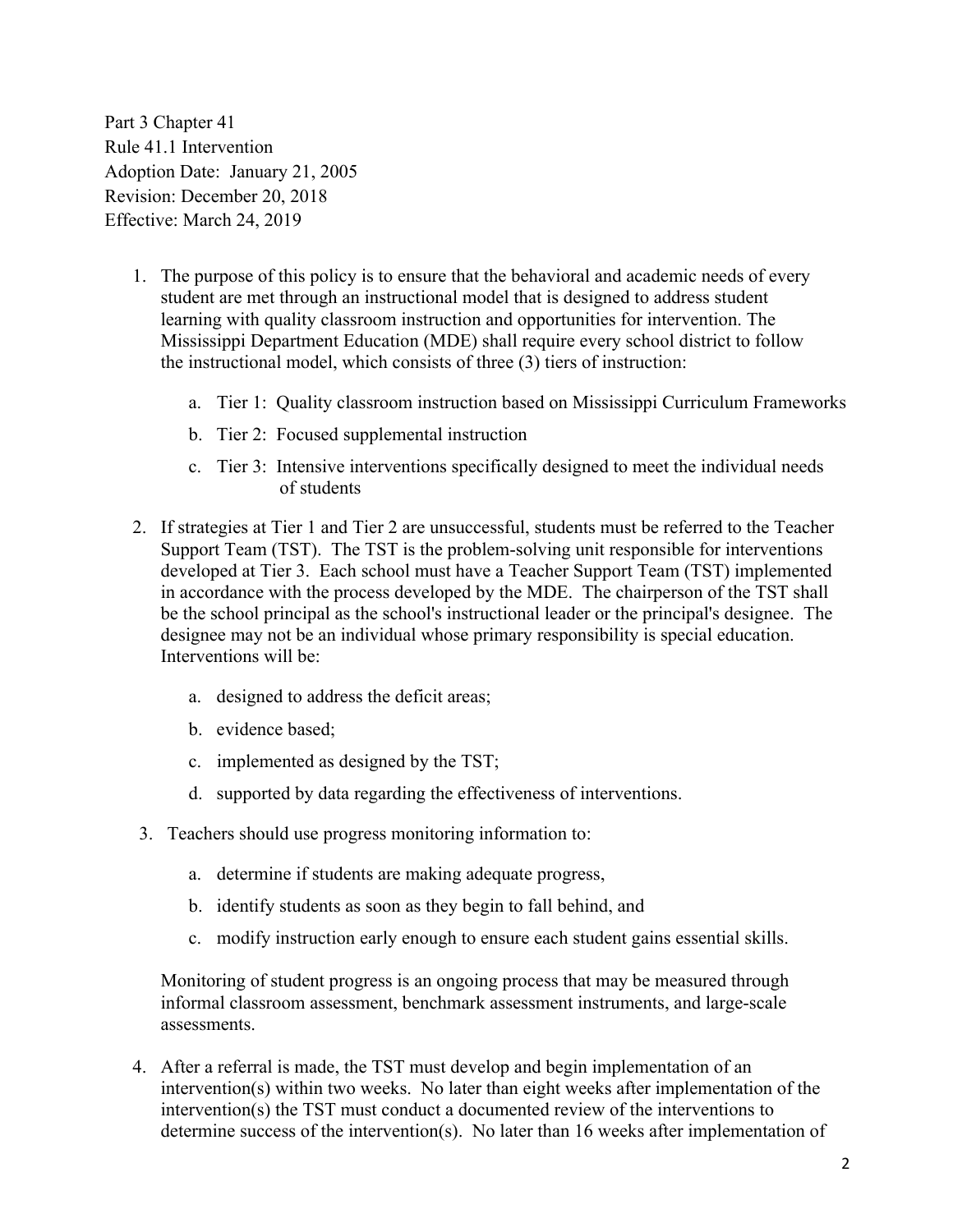the intervention(s), a second review must be conducted to determine whether the intervention(s) is successful. If the intervention(s) is determined to be unsuccessful, then the student will be referred for a comprehensive assessment.

- 5. In accordance with the Literacy-Based Promotion Act of 2013, each public-school student who exhibits a substantial deficiency in reading at any time, as demonstrated through:
	- a. performance on a reading screener approved or developed by the MDE, or
	- b. locally determined assessments and teacher observations conducted in Kindergarten and Grades 1 through 3, or
	- c. statewide end-of-year assessments or approved alternate yearly assessments in Grade 3, must be given intensive reading instruction and intervention immediately following the identification of the reading deficiency. A student who was promoted from Grade 3 to Grade 4 under a good cause exemption of the Literacy-Based Promotion Act must be given intensive reading instruction and intervention. The intensive intervention must include effective instructional strategies and appropriate teaching methodologies necessary to assist the student in becoming a successful reader, able to read at or above grade level, and ready for promotion to the next grade.
- 6. A dyslexia screener must be administered to all students during the spring of their kindergarten year and the fall of their first-grade year. The screening must include the following components:
	- a. Phonological awareness and phonemic awareness;
	- b. Sound symbol recognition;
	- c. Alphabet knowledge;
	- d. Decoding skills;
	- e. Encoding skills; and
	- f. Rapid naming (quickly naming objects, pictures, colors, or symbols (letters or digits) aloud.
- 7. All students in Kindergarten and grades 1 through 3 shall be administered a state- approved screener within the first 30 days of school and repeated at mid-year and at the end of the school year, to identify any deficiencies in reading. **EXCEPTION: Students in grade 3 who are not identified for intervention on mid-year screeners are not required to be screened again at the end of the school year.** In addition to failure to make adequate progress following Tier 1 and Tier 2, students will be referred to the TST for interventions as specified in Response to Intervention guidelines developed by MDE if any of the following events occur: